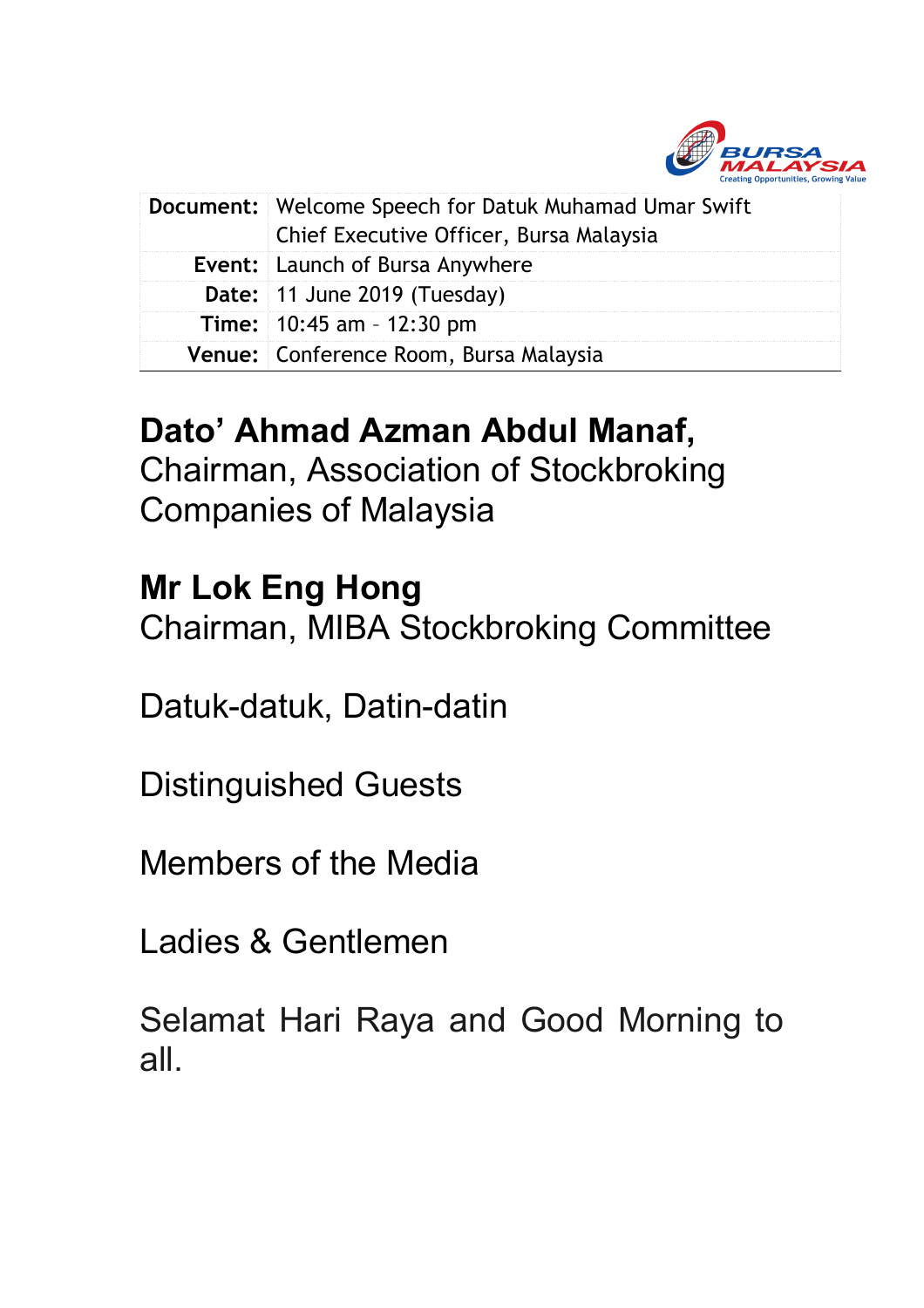- 1. I am delighted to be here with you to celebrate another milestone in Bursa Malaysia's digital innovation journey – the **launch of Bursa Anywhere**, a **first-of-its-kind** mobile CDS e-Services platform in ASEAN.
- 2. Over the years, Bursa Malaysia has strived to be at the forefront, bringing technologies into play to further connect and help drive impact in our marketplace.
- 3. The power of data and new technologies continuously unlocks new opportunities.
- 4. Opportunities for **efficiency** how we simplify, connect and provide accessibility.
- 5. Opportunities for **innovation** how we develop, test and market new solutions, driven by technological advancements.
- 6. Harnessing the power of new technologies provides us with the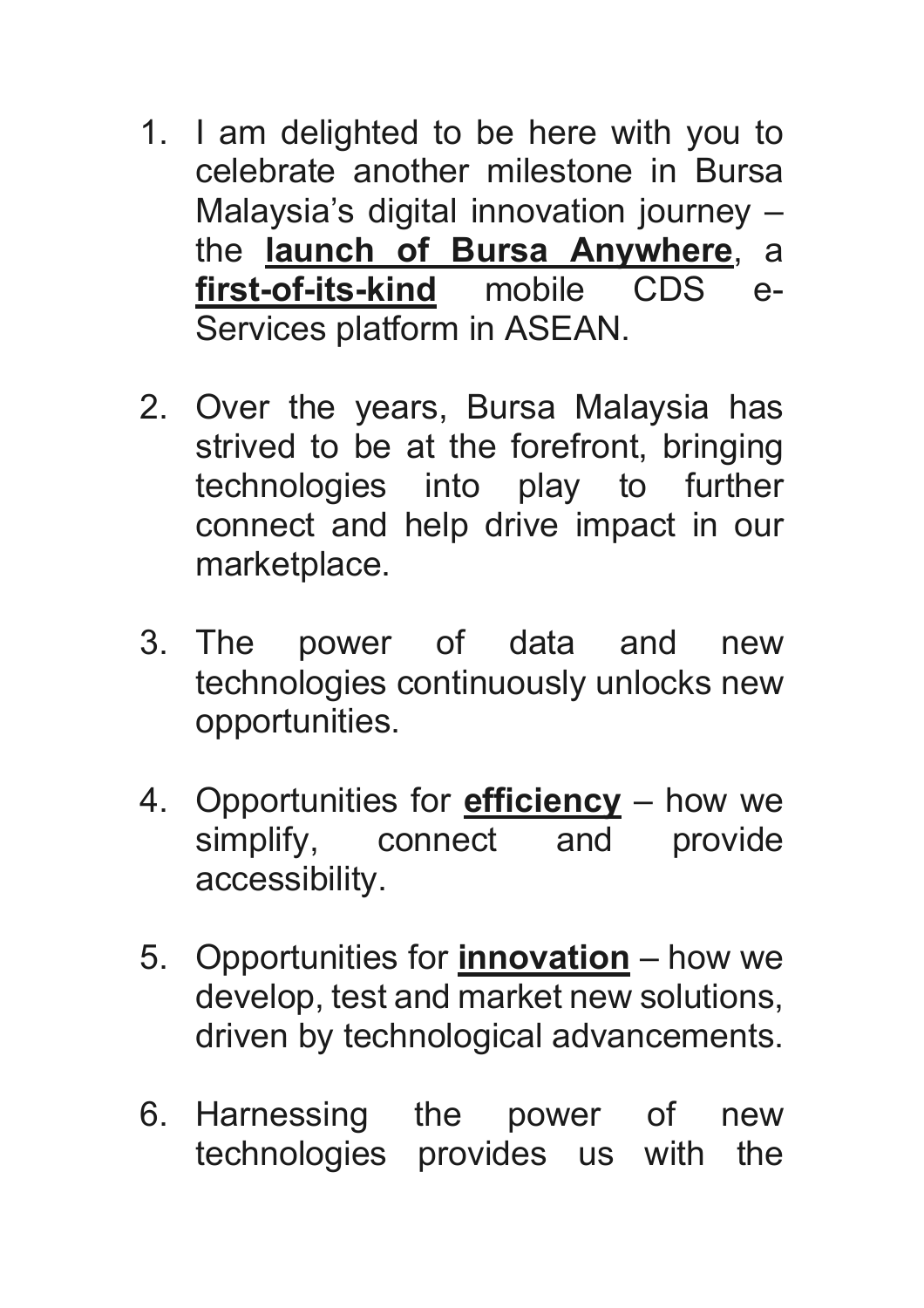**agility** to respond strategically to new patterns and trends.

- 7. Our goals are simple. We aim to **deliver a remarkable experience** for investors and businesses, providing the needed access to information, movements, new trends that can open up new possibilities for them.
- 8. We continue to enhance our digital touchpoints, such as Bursa Marketplace and Bursa Sustain, which are already well received in the industry.
- 9. And we will continue to do more, by giving investors the kind of services that only technology and digital platforms can deliver.

Ladies and Gentlemen,

10. As Malaysia forges ahead with her national digital transformation journey and the world moves towards a mobile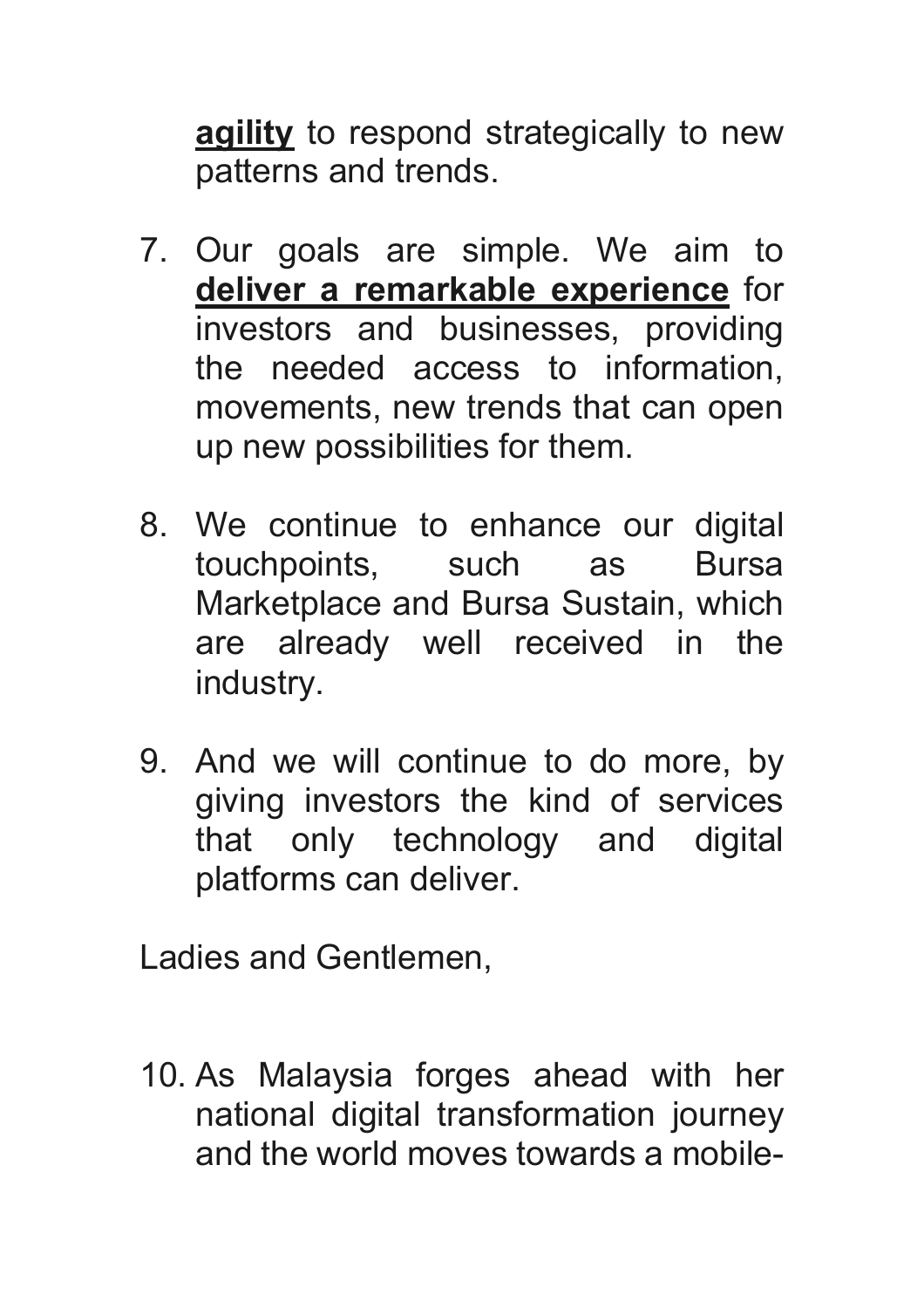first mindset, we too are moving forward fast to provide new mobile experiences to the nearly 2 million Central Depository Services, or CDS, account holders.

- 11. For retail investors in the stock market, the CDS Account is where it all begins.
- 12. Bursa Anywhere is essentially our front-line initiative that aims to deliver an **'in-your-hands experience'** to retail investors.
- 13. It will allow investors to have a seamless and efficient experience, that is **accessible, convenient and personalised.**
- 14. It will become the one place for retail investors to go to and manage all things Bursa Malaysia.
- 15. Bursa Anywhere provides **a consolidated view of investors' CDS accounts**, showing the marked-to-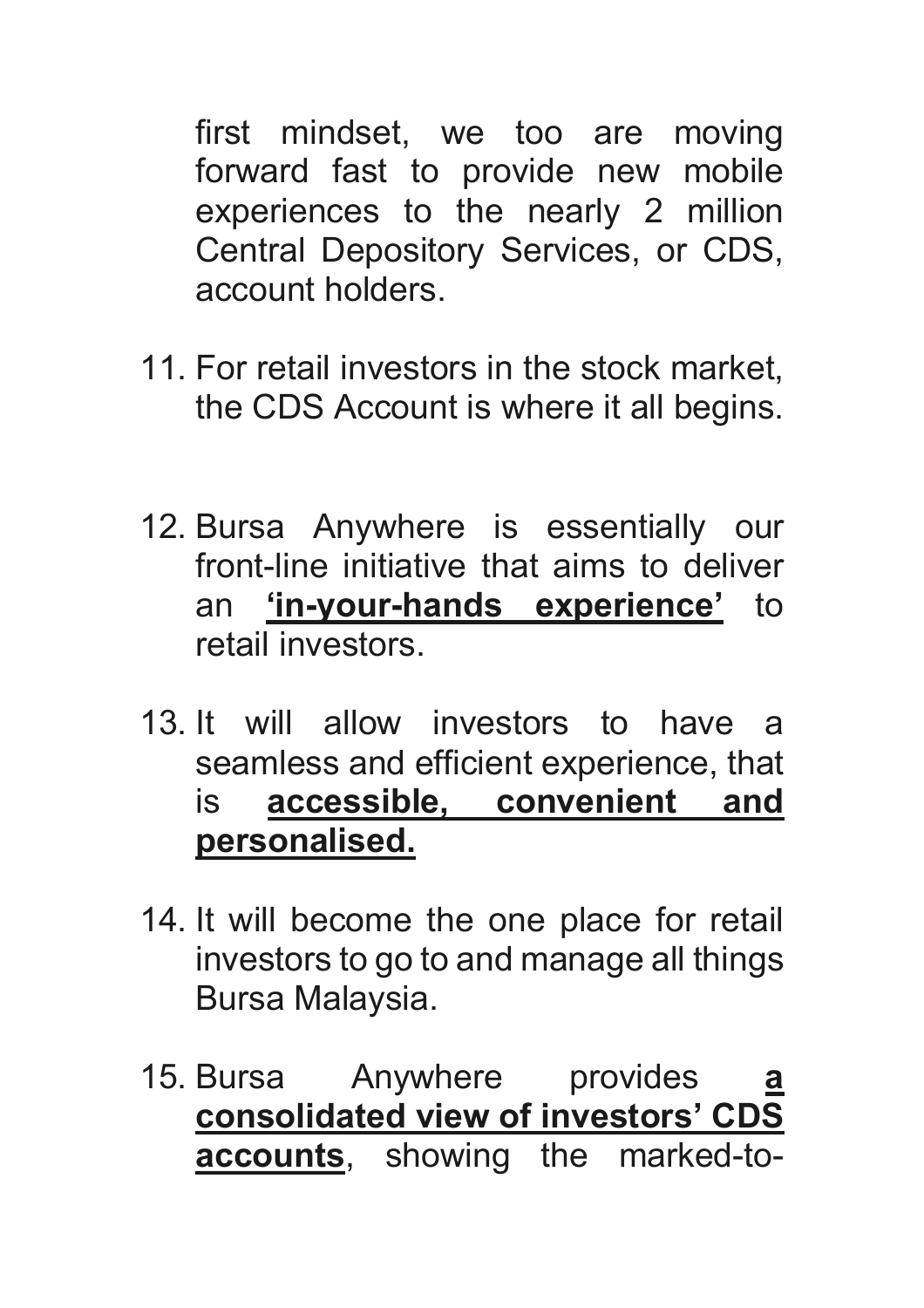market value of their portfolios.

- 16. It enables **self-service for investors** to update their specific CDS information.
- 17. It provides **alerts** on corporate announcements on their portfolios, and **instant access to any of their CDS estatements** from a 12-month archive.
- 18. If that's not enough, the next release of Bursa Anywhere will usher in a new era of empowerment and control for CDS account holders.
- 19. Investors can look forward to a broader suite of services which will include:
	- a. the **opening of new CDS accounts**;
	- b. **subscribing to IPOs and rights issues**;
	- c. **transfer of securities** between own CDS accounts; and
	- d. **register for eDividends** to receive cash dividends and other payments straight into your bank accounts.